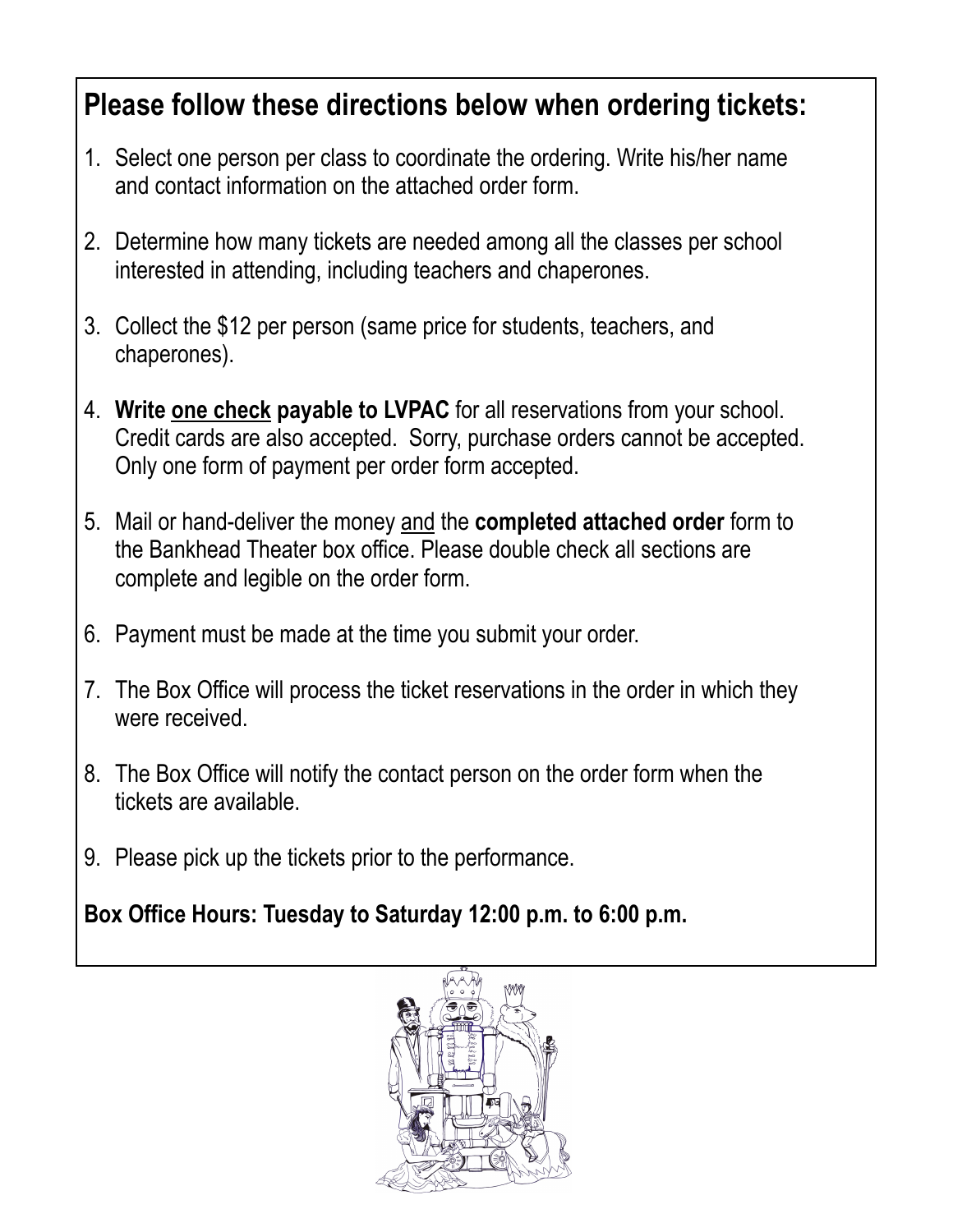## **Valley Dance Theatre Presents The Nutcracker**

| <b>Contact Last Name</b> |                                                                                                                                                                                                                                                                                                                                                                                                                         | <b>First Name</b>           |           |              | Today's Date          |
|--------------------------|-------------------------------------------------------------------------------------------------------------------------------------------------------------------------------------------------------------------------------------------------------------------------------------------------------------------------------------------------------------------------------------------------------------------------|-----------------------------|-----------|--------------|-----------------------|
| Name of School           |                                                                                                                                                                                                                                                                                                                                                                                                                         |                             |           |              | Grade                 |
| <b>Address</b>           |                                                                                                                                                                                                                                                                                                                                                                                                                         |                             |           |              |                       |
| City                     |                                                                                                                                                                                                                                                                                                                                                                                                                         | <b>State</b>                |           |              | Zip Code              |
| Telephone - Daytime      |                                                                                                                                                                                                                                                                                                                                                                                                                         | Telephone - Evening or cell |           |              | School Fax            |
| <b>Email Address</b>     |                                                                                                                                                                                                                                                                                                                                                                                                                         |                             |           |              |                       |
|                          | These are two special performances of the Nutcracker for school children. Teachers or administrators are encouraged to purchase tickets<br>early to ensure a spot. The tickets are non-refundable and can be used by students, teachers, and adult chaperones. Tickets are priced<br>at \$12.00 each. Please send in the order form with your check to reserve your seats. Note: Please include your total count below. |                             |           |              |                       |
| Please choose:           | Tuesday, December 11, 2018<br>9:30 a.m. performance<br>12:15 p.m. performance                                                                                                                                                                                                                                                                                                                                           |                             |           |              |                       |
| Number of Students       | Number of Adults                                                                                                                                                                                                                                                                                                                                                                                                        | <b>Total Number</b>         | X         | $$12$ each = | <b>Total Due</b>      |
|                          |                                                                                                                                                                                                                                                                                                                                                                                                                         |                             |           |              |                       |
| Credit Card #            |                                                                                                                                                                                                                                                                                                                                                                                                                         |                             | Exp. Date | CSV#         | <b>Check Enclosed</b> |

Every person attending the performance must have a ticket. Payment must be made in advance. *Please make ONE check payable to LVPAC for your group***.** MasterCard, AMEX and VISA are also accepted. We do not accept purchase orders. Orders may not be made by phone. Ordering tickets does not guarantee tickets to the performance; tickets are processed in the order received and based upon availability. We cannot guarantee that your group will be seated together, but we will make our best effort to do so. Seating is assigned as orders are received, and by group size. **Special Requests** – Please inform us in advance of any ADA seating requirements.

All tickets will be held at the Bankhead Theater Ticket Office in will call. You will be notified when the tickets are ready. We recommend that you come to the ticket office in advance of the performance to pick up your tickets. The Ticket Office is open Tuesday through Saturday from 12:00 p.m. to 6:00 p.m.

\_\_\_\_\_\_\_\_\_\_\_\_\_\_\_\_\_\_\_\_\_\_\_\_\_\_\_\_\_\_\_\_\_ \_\_\_\_\_\_\_\_\_\_\_\_\_\_\_\_\_\_\_\_\_\_\_\_\_\_\_\_\_\_ \_\_\_\_\_\_\_\_\_\_\_\_\_\_\_\_\_\_\_\_\_\_\_\_\_\_\_\_\_

| Please return this form to: | <b>Bankhead Theater</b>                |
|-----------------------------|----------------------------------------|
|                             | Attn: Box Office                       |
|                             | 2400 First Street, Livermore, CA 94550 |
|                             | Fax: 925.373.6097 Tel: 925.373-6800    |

Hosted by: **Valley Dance Theatre** (VDT), 2247-B Second Street, Livermore, CA 94550 [www.valleydancetheatre.com](http://www.valleydancetheatre.com)

| Office Use Only: |
|------------------|
|------------------|

Order Number **Date Processed Date Processed** Processed by